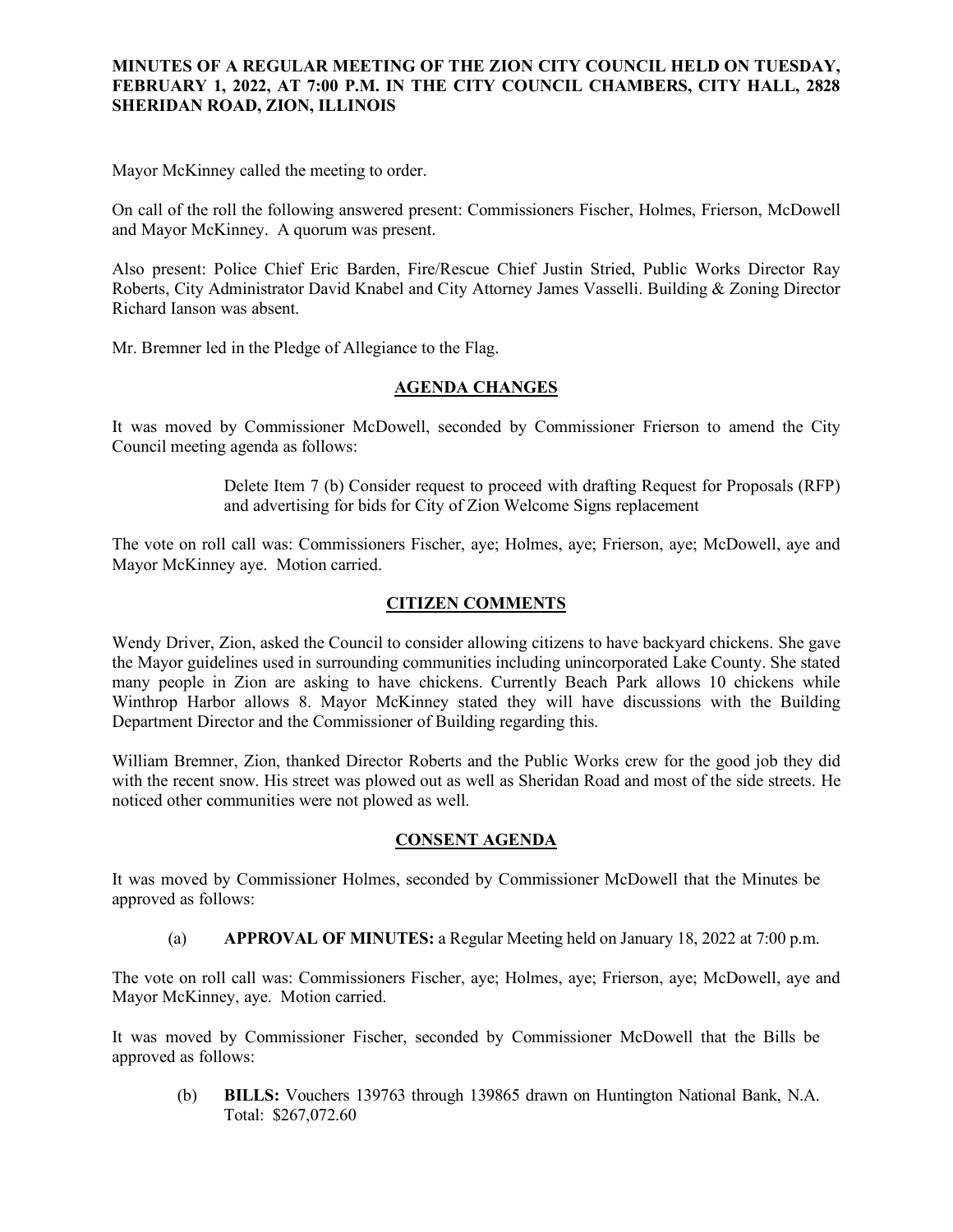The vote on roll call was: Commissioners Fischer, aye; Holmes, aye; Frierson, aye; McDowell, aye and Mayor McKinney, aye. Motion carried.

### **SPRINKLER SYSTEM WAIVER/1905 SHERIDAN ROAD**

A memo (22-DOC-7) was received from Chief Stried requesting the Council approve the waiver of a sprinkler system requirement for 1905 Sheridan Road. Chief Stried stated he is requesting the waiver following a Change of Use inspection. This is in reference to Section 903.6.2 bullet point 3 of the 2006 International Fire Code, as amended by Section 34-43 of the City Code, regarding sprinkler system requirements for "expansion, interior alterations, or remodeling" of occupancies. Bullet point 3 states "A project that entails a change in "Use Group" for any part of the building would kick in the sprinkler system requirement. He stated this is a former private residence that was purchased by the new owner to operate as an online eBay business. She has made all proper Building Department required upgrades, will have a monitored fire alarm system in the business, and will have no public customers or foot traffic entering the building. Furthermore, she has supplied a notarized affidavit attesting to these details. He supports waiving the sprinkler system requirement for this specific request. He also stated that it is not his intention that this vote becomes precedential in nature and is based on the merits of this specific request only.

It was moved by Commissioner Frierson, seconded by Commissioner McDowell to approve the waiver of the sprinkler system requirement for 1905 Sheridan Road. The vote on roll call was: Commissioners Fischer, aye; Holmes, aye; Frierson, aye; McDowell, aye and Mayor McKinney, aye. Motion carried.

# **PROFESSIONAL ENGINEERING SERVICES/TIF 3 DISTRICT IMPROVEMENT PROJECT**

A memo (22-DOC-8) was received from Director Roberts requesting approval of a professional engineering service proposal from Christopher Burke Engineering to provide engineering design and preparation of bidding documents for the TIF 3 District Improvement Project. Director Roberts stated the project consists of the construction of a new street (Yale Avenue) located between Sheridan Road and Colgate Avenue. The new street will provide access to the City owned undeveloped commercial lots along Sheridan Road and Colgate Avenue. Additionally, the proposed project will address upgrading existing water mains, sanitary sewer, storm drain and resurfacing streets within the TIF 3 area. The Total project estimate is \$3.5 million, the Base bid estimate is \$2.4 million and the Alternate bid estimate is \$1.1 million. Staff is recommending and requesting approval of the professional engineering service proposal from Christopher Burke Engineering in the amount of \$217,200.00. Funding for this proposal and project will be from the TIF 3 Area Fund. Administrator Knabel gave a brief explanation on how TIF funds can be used for the project. He stated the TIF Board is in support of the project. The goal is to upgrade the infrastructure so that it meets the needs of future business development.

It was moved by Commissioner Fischer, seconded by Commissioner McDowell to approve the proposal from Christopher Burke Engineering to provide engineering design and preparation of bidding documents for the TIF 3 Improvement Project in the amount of \$217,200.00. The vote on roll call was: Commissioners Fischer, aye; Holmes, aye; Frierson, aye; McDowell, aye and Mayor McKinney, aye. Motion carried.

# **APPOINTMENT/PLANNING & ZONING COMMISSION**

Mayor McKinney presented Desiree Johnson to fill the vacancy on the Planning & Zoning Commission.

It was moved by Commissioner McDowell, seconded by Commissioner Holmes to approve the appointment of Desiree Johnson to the Planning & Zoning Commission. The vote on roll call was: Commissioners Fischer, aye; Holmes, aye; Frierson, aye; McDowell, aye and Mayor McKinney, aye. Motion carried.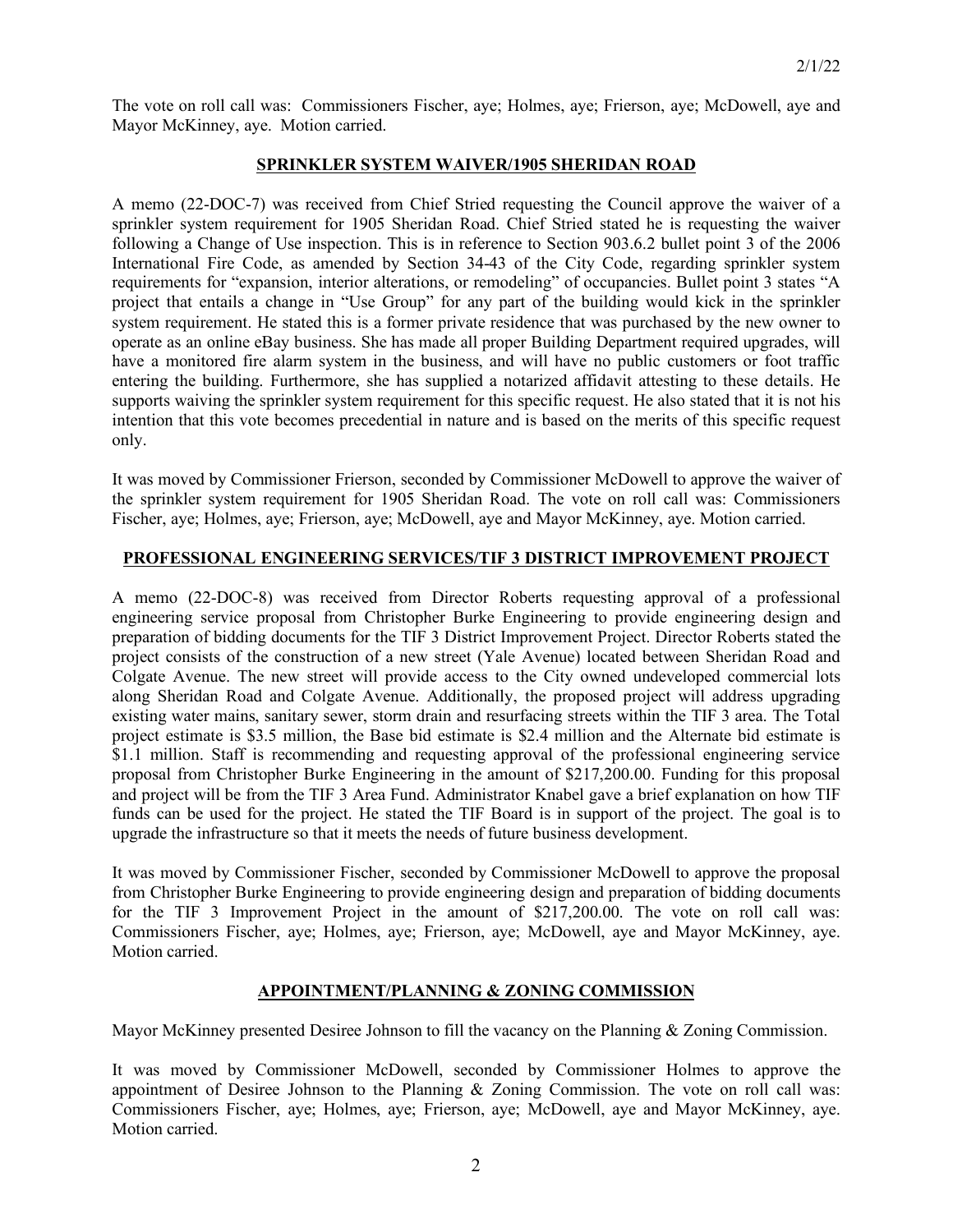### **DEPARTMENTAL COMMENTARY**

Director Roberts thanked Mr. Bremner for his positive comments regarding his department and City snow plowing. He stated with the possibility of snow and ice coming in they continue to get calls on their snow plowing procedures. He stated primary roads are plowed first followed by the secondary roads and alleys are last. Alleys may not get touched until the next day or even the following day. It will depend on how big of a crew he has. The water department will plow alleys if there are no main breaks but this will likely create overtime. Usually they do not salt during a storm but may salt intersections if needed. The State and IEPA are trying to use less salt. Mayor McKinney asked about the clearing of downtown sidewalks. Director Roberts stated the downtown sidewalks are generally cleared by public service workers and are done as a courtesy. With COVID the number of people coming in for public service have dropped.

Chief Stried asked that residents pitch in and keep the fire hydrants clear when there is snow.

Chief Barden stated with the freezing rain and snow falling on top of it, there may be black ice. He encouraged citizens to slow down and be courteous.

Administrator Knabel gave an update on the Stranded Act. He stated it has been a long time in the works but they continue to work with the federal government. COVID has slowed things down but they continue to push the bill forward. They recently met with Congressman Schneider and they realized one of the big challenges is getting the information to the constituents. They have contacted all those in areas where plants are decommissioned or will be in the future to get those officials engaged. He encouraged residents to reach out to Senator Duckworth and Congressman Schneider as the more people that contact them, the more they will listen. Mary Lou Hiltibran asked who they could reach out. Administrator Knabel stated the information will be in this month's ZB Quarterly magazine and on the City's website.

Commissioner Fischer encouraged citizens to get their booster shots as people are still dealing with the variants. Mayor McKinney stated he has received calls from residents asking if the City has contacts regarding the booster shot. He stated the City does not have information regarding the booster shot and advised residents to contact CVS, Walgreens or Osco.

Mayor McKinney stated he recently witnessed two police officers pick up senior citizens and take them to Walgreens on a very cold day. He stated you don't often see the positive things the police officers do. He thanked the officers for their act of kindness. He offered several options for rides for seniors; Pace bus, RTA and Elder Care. He encouraged residents to contact Zion Township for more information. Additionally, Officer Brian Barber was commended by citizens for his help during a recent car accident. They met the officer while he was walking his dog. He stated officers are doing great things in the community to build relationships. He feels City employees continue to try to build relationships with the citizens

#### **ANNOUNCEMENTS**

| February 15 | $6:00$ p.m.<br>$7:00$ p.m. | Zion Township Board Meeting<br><b>Zion City Council Meeting</b> |
|-------------|----------------------------|-----------------------------------------------------------------|
| March 1     | $7:00$ p.m.                | Zion City Council Meeting                                       |